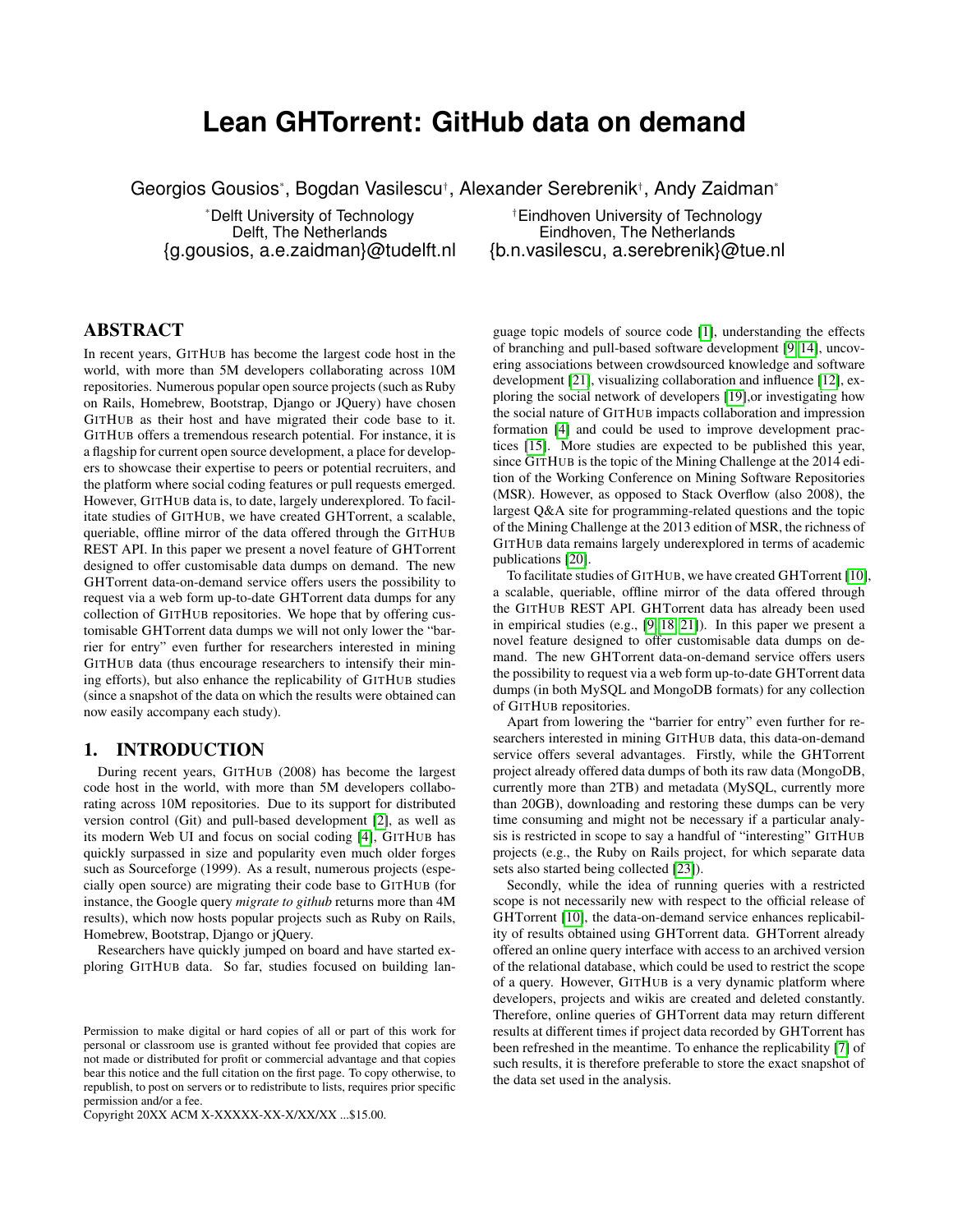

<span id="page-1-2"></span>Figure 1: Architecture of the GHTorrent data-on-demand service.

Thirdly, our experiences with curating academic papers based on Stack Exchange data [\[20\]](#page-3-9) suggest that researchers prefer to work with data dumps rather than online data explorers (for reasons such as eliminating the reliance on a third party service, replicability, or integration with existing tooling or infrastructure). Even after factoring out papers published at the Mining Challenge of MSR 2013, an overwhelming fraction of the remaining Stack Exchange papers published after 2010 (when the Stack Exchange data explorer became available) have used data dumps rather than the data explorer. We hope that by offering customisable GHTorrent data dumps we will encourage researchers to intensify their efforts to mine GITHUB data.

The rest of this paper is organised as follows. In Section [2](#page-1-0) we describe the architecture of lean GHTorrent, followed by a discussion of how to use the service in Section [3](#page-1-1) and current limitations in Section [4.](#page-2-0) Next, we discuss related work in Section [5,](#page-3-14) and present our conclusions in Section [6.](#page-3-15)

#### <span id="page-1-0"></span>2. ARCHITECTURE

The architecture of the new GHTorrent data-on-demand service consists of two loosely coupled parts: a web server that handles data requests from users and the GHTorrent server that performs the data extraction. The two servers communicate via messaging queues.

The interaction between the different subcomponents of the web and GHTorrent servers is illustrated in Figure [1.](#page-1-2) First, users specify their requests for data by filling in the web form at [http:](http://ghtorrent.org/lean) [//ghtorrent.org/lean](http://ghtorrent.org/lean)(1). A request listener validates each request (e.g., it must contain an email address, it must not ask for more than 1000 repositories) and records metadata about its owner, payload, timestamp and status (completed, in progress) in a relational database. Then, for each GITHUB repository part of the request, the listener posts a message to the queue  $(2)$  containing the request identifier, timestamp and repository.

On the GHTorrent server side, a dispatcher listens in on the requests queue  $(3)$  and interprets the messages received as follows. First, if the message refers to a request for which no previous messages (asking for different repositories) have been received, a new shared relational database is created to collect metadata for the repositories part of this request  $(4)$ . This database has the same

schema as the original GHTorrent MySQL database [\[10\]](#page-3-10), reproduced for completeness in Figure [2.](#page-2-1) Then, for each message (repository) referring to the same job, a retrieval worker is instantiated having as parameters the repository being requested, details for connecting to the job database, and the timestamp of the request  $(5)$ 

Retrieval workers run in parallel and make extensive use of caching. If the main GHTorrent MongoDB database already contains data for this repository, then the shared job database is populated with metadata for this repository extracted from the main GHTorrent MongoDB database  $(6)$ . Otherwise, both the main GHTorrent database and the job database  $(7)$  are updated with data freshly extracted from the GITHUB API. This data collection process, again designed as a decentralized process, with decentralization mediated using a similar *worker queue model*, was described previously [\[8\]](#page-3-16). Once a retrieval worker finishes, it posts a message to the responses queue  $(8)$  signalling the completion of its task.

On the web server side, a response listener handles incoming response messages (one for each repository in each request)  $(9)$  and updates the status of the job in the requests database. When "task complete" messages have been received for all repositories part of a request, data dumps are being created from both the job database (MySQL, having the GHTorrent schema [\[8\]](#page-3-16)) and the main GHTorrent database (MongoDB, only collections—groupings of MongoDB documents—relevant for this request are extracted).

Finally, the request owner is notified via email that her job has completed and the requested data dumps are available for download at a given URL.

## <span id="page-1-1"></span>3. USING THE SERVICE

Essentially any study of a restricted collection of GITHUB repositories can be carried out using the lean GHTorrent offering the advantages of flexibility in selecting the repositories and reproducibility of the results.

We envision, for example, use cases in which researchers interested in mining GITHUB data start off by using the in-browser interface to select a number of GITHUB repositories matching their research goals. Then, lean GHTorrent can be used to retrieve data for those repositories.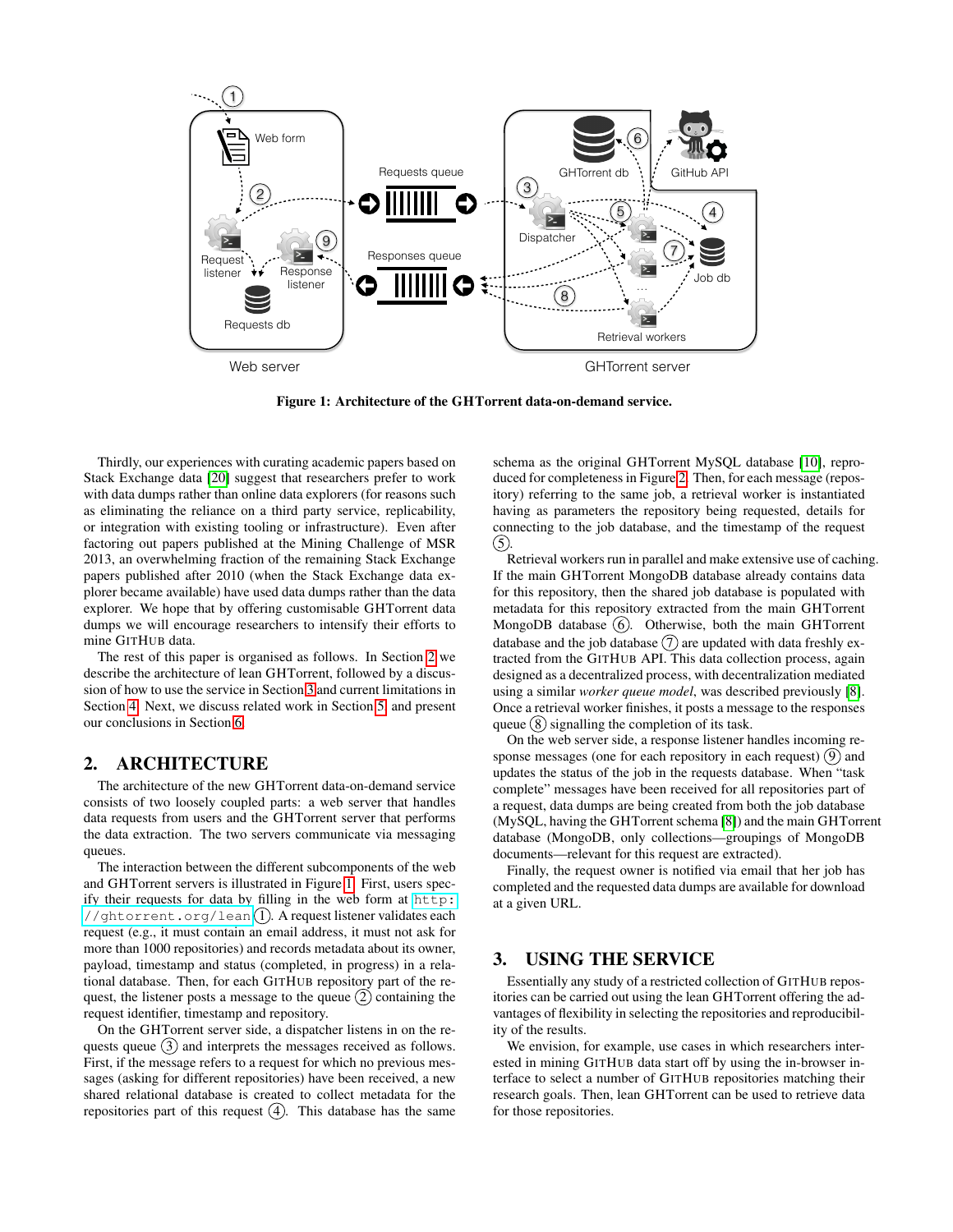

<span id="page-2-1"></span>Figure 2: MySQL database schema [\[8\]](#page-3-16).

To use the web form at <http://ghtorrent.org/lean>, repositories should be input one per line in the dedicated space. The input format for a repository is  $\langle \textit{owner} \rangle / \langle \textit{report} \rangle$  (for instance, *gousiosg/github-mirror*, or *rails/rails*). To select the repositories that are interesting for analysis, researchers can use the existing GHTorrent MySQL web interface for filtering projects based on specific criteria (e.g. all Ruby on Rails forks, projects in Java that have more than 100 pull requests, projects that received a commit throught a pull request in 2014 etc).

Once a job has been submitted, the user is sent an email with a tracking URL, where information about the status of retrieving each component (table; commits, forks, pull requests, project members, etc.) of each requested repository is displayed. Refreshing the tracking page will update the status information.

Once the job finishes, an archive containing the MySQL and MongoDB data dumps is offered for download. The MySQL dump contains metadata for the requested repositories, having the schema described in Figure [2.](#page-2-1) The MongoDB dump contains all the data extracted by GHTorrent from the GITHUB API (e.g., in addition to metadata about users, organisations, repositories, commits, issues and pull requests already available in MySQL, it contains the actual changes—diffs—to the repository for each commit). To restore the database dumps locally, the standard procedure of importing  $sql$ archives or mongo collections (i.e., using the mongorestore script provided with MongoDB) applies.

Furthermore, the Ruby scripts provided together with GHTorrent (e.g., scripts to update all the data related to a given repository or a given user; see the GHTorrent GITHUB repository [https://](https://github.com/gousiosg/github-mirror) [github.com/gousiosg/github-mirror](https://github.com/gousiosg/github-mirror)) allow users of lean GHTorrent, once they restore locally the database dumps they requested, to update their local copies independently.

#### <span id="page-2-0"></span>4. LIMITATIONS

Designing and implementing a robust and scalable lean GHTorrent service was a challenging endeavour. Still, in its current implementation lean GHTorrent has a number of limitations. First, dumps contain only the first order dependencies (e.g., contributors to a repository and their followers, but not followers of these followers). Second, depending on the size of the request and the load on GHTorrent servers at that time, creating the dumps can be a lengthy process, potentially requiring several days to complete. Third, no recovery actions in case of errors are currently implemented, potentially leading to incomplete dumps, e.g., if GITHUB fails to answer an API request. Researchers using lean GHTorrent data are advised to check the integrity of the data dumps themselves and, in case of incomplete data, use the  $q$ ht-retrieve- $*$  scripts in the main GHTorrent distribution to fill in the data holes. Finally, to limit the load on GHTorrent servers, requests to lean GHTorrent should not exceed 1000 repositories.